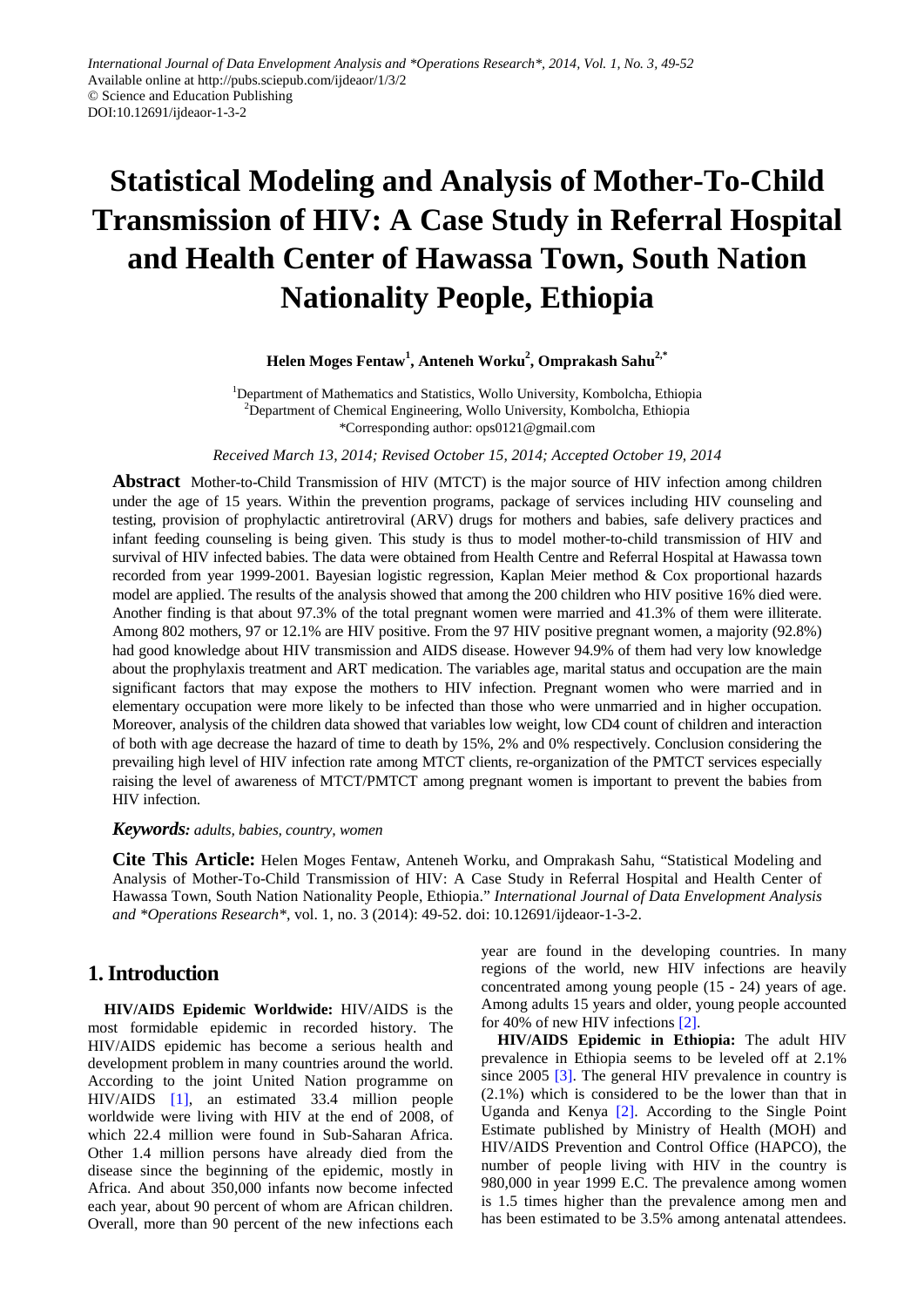In 2007 alone, 75,420 pregnant women were living with the virus and the annual HIV positive births were 14,148. Over 64,000, children under the age of 14, were HIV positive and over 10,000 HIV infected children died in 2007 alone [\[2\].](#page-2-1)

In SNNPR, the 2007 HIV/AIDS estimate of the adult HIV prevalence is 1.4 [\[4\].](#page-2-3) Accordingly the urban prevalence surpasses the rural prevalence 10 times (7.5 Vs 0.8) and the prevalence among women is 1.5 times of the men (9.1% Vs 6.1%) [\[5\].](#page-2-4) Great variation in HIV prevalence has been reported across the urban antenatal surveillance sites in the region ranging from 3.1% in Hossaena hospital to 9.3% in Dilla hospital in 2005 [\[6\].](#page-2-5)

Hawassa Health Centre has been serving as a sentinel surveillance site since 1998. The HIV prevalence among Hawassa Health Centre ANC attendees has been showing a declining trend, from 14.4% in 1998 to 9.2% in 2005 [\[7\].](#page-2-6) In 2006 alone 11,333 HIV positive pregnant women were living in the region and 2,205 HIV positive babies were delivered [\[8\].](#page-2-7) There are about 10,000 HIV positive children in the region and 1,774 of the infected children die of the virus each year. Despite the availability of PMTCT services the vast majorities of children are acquiring the virus and are dying [\[9\].](#page-2-8)

## **2. Methods**

The data for this study had obtained from Health Centre and Referral Hospital in Hawassa town. This study which review patients' intake forms and follow up charts of pregnant HIV patients taking ART in Hawassa Health Center and Referral PMTCT Department [\[10\].](#page-2-9) The patients chart include the patient intake forms and follow up cards, which are prepared by Federal Ministry of Health (FMOH) to be uniformly used by clinicians to early identify and document clinical and laboratory variables. Thus, in this study secondary data which is collected from patients follow up records have been used [\[11\].](#page-2-10) Based on this record of the patients, the variables which are important for the study such as the CD4 count of the patients are collected by using the patients identification number or the laboratory code without any direct contact with the patients, instead by communicating with the nurses and counselors to get the medical record and other information important for the study. The data are a mix of qualitative and quantitative. To sample those HIV/AIDS tested pregnant women from the population the list of pregnant obtained from clinical data by using their charts and then stratified the population (the whole HIV/AIDS tested pregnant women) in to year of tested in the health center and determine the sample size from each stratum [\[12\].](#page-2-11) Then, select pregnant women from each stratum by simple random sampling technique. Taking pregnant women counted at a time.

The statistical approach to be used in this study is Bayesian methods analysis. MCMC technique for carrying out the computation has been explored. For a binary response variable, the logistic transformation of success probability,  $P_i$  of the  $i^{th}$  individual can be modeled as a linear combination of k explanatory variables. Survival analysis is used for time-to-event data which are related with individual time elapse in certain situation or state [\[13\].](#page-3-0)

### **3. Results**

The results are summarized from [Table 1](#page-1-0) to [Table 3.](#page-2-12) The [Table 1](#page-1-0) summarized the standard error and P value of the Cox proportional hazards model including the interaction terms for chronic HIV-1 children

**Table 1. The parameter estimates, standard errors and P value of the Cox proportional hazards model including the interaction terms for chronic HIV-1 children interrupting their HAART at HH**

<span id="page-1-0"></span>

| Parameter      | DF | Parameter Estimate | <b>Standard Error</b> | Sig. | HR    | 95.0% CI for HR |       |
|----------------|----|--------------------|-----------------------|------|-------|-----------------|-------|
|                |    |                    |                       |      |       | Lower           | Upper |
| Age in year    |    | .195               | .102                  | .057 | 1.216 | .995            | 1.486 |
| Sex            |    | .080               | .381                  | .833 | 1.084 | .513            | 2.287 |
| Adress         |    | .435               | .321                  | .176 | 1.544 | .823            | 2.899 |
| Weight in kg   |    | $-.158$            | .065                  | .015 | .854  | .752            | .969  |
| CD4            |    | $-.022$            | .005                  | .000 | .978  | .968            | .988  |
| Age*Weight     |    | $-.004$            | .002                  | .058 | .996  | .962            | 1.002 |
| $CD4*Weight$   |    | $-.003$            | .001                  | .000 | .997  | .996            | .999  |
| Age*CD4*Weight |    | .000               | .000                  | .000 | .000  | 1.000           | 1.000 |

The fitted Cox's PH model using complete case analysis has found two main effects and two interactions

that are statistically significantly associated with the hazard of having time death [\[15\].](#page-3-1)

| Covariates        | $\bullet$<br>Sub-groups    | $\overline{\phantom{a}}$<br>Ŕ | $\sim$<br>$S.E(\beta)$ | -<br>Wald | D.F | Sig  |       |
|-------------------|----------------------------|-------------------------------|------------------------|-----------|-----|------|-------|
|                   | $\leq$ 19 (Ref)            |                               |                        | 7.052     | 3   | .070 |       |
|                   | $20-24$                    | $-.904$                       | .506                   | 3.188     |     | .074 | .405  |
| Age in year       | $25-29$                    | $-.207$                       | .442                   | .220      |     | .639 | .813  |
|                   | $\geq 30$                  | .132                          | .446                   | .088      |     | .767 | 1.141 |
| Marital status    | Married                    | 2.142                         | .591                   | 13.155    |     | .000 | 8.516 |
|                   | Illiterate(Ref)            |                               |                        | 4.627     | 3   | .201 |       |
|                   | Able to read               | $-.471$                       | .361                   | 1.705     |     | .192 | .624  |
| Educational level | Primary                    | $-1.630$                      | .827                   | 3.885     |     | .049 | .196  |
|                   | Secondary and above        | $-.285$                       | .354                   | .649      |     | .420 | .752  |
| Occupation        | Elementary occupation(Ref) |                               |                        | 98.848    | 3   | .000 |       |
|                   | Merchant                   | 21.411                        | 3063.12                | .000      |     | .994 | 19.35 |
|                   | Student                    | 18.418                        | 3063.09                | .000      |     | .995 | 18.52 |
|                   | Professional               | 18.869                        | 3063.12                | .000      |     | .995 | 15.12 |
| Constants         |                            | $-20.760$                     | 3063.0                 | .000      |     | .995 | .000  |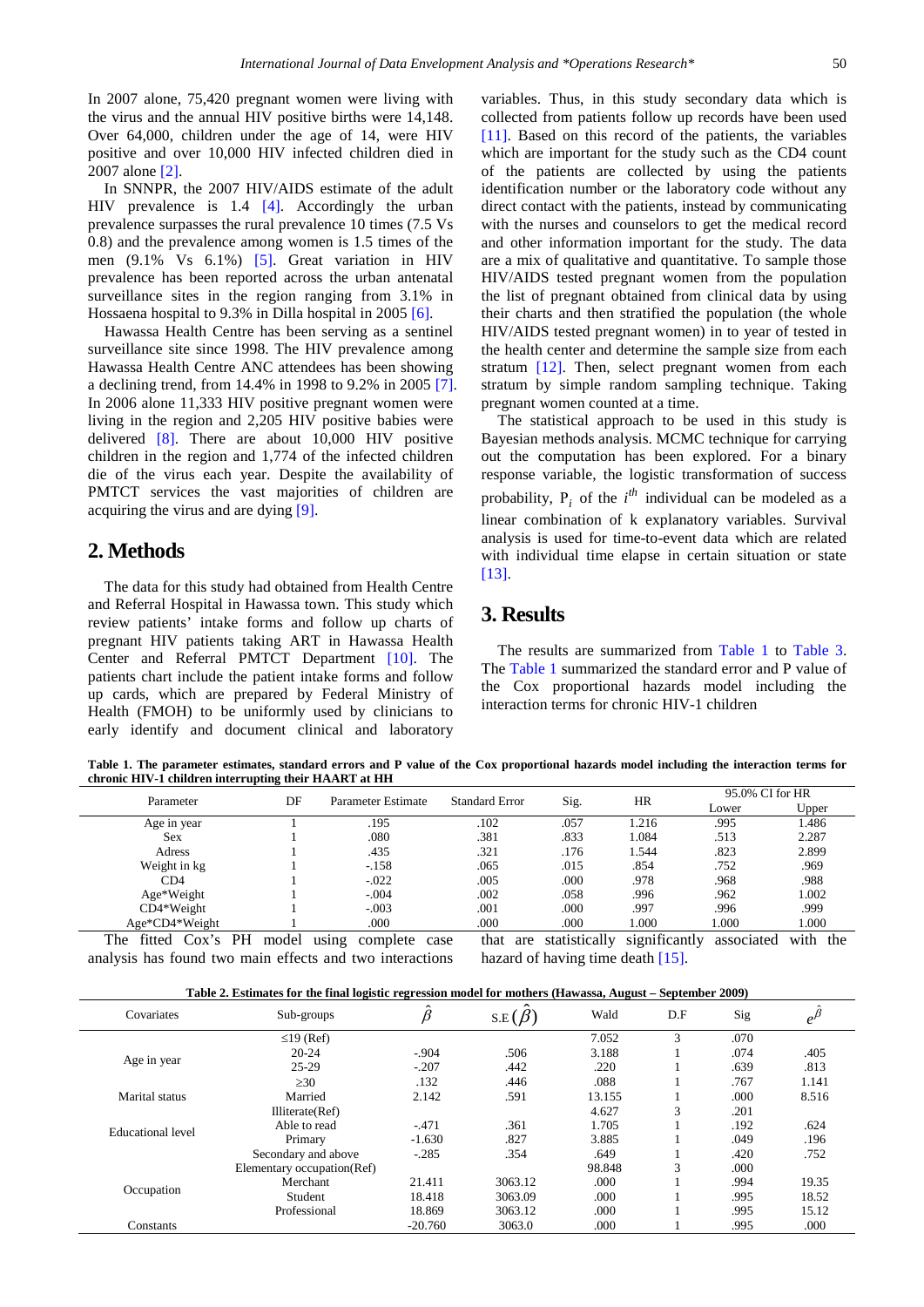| Table 3. Summary Statistics of Posterior distribution with alpha (Hawassa, August – September 2009) |  |  |  |  |
|-----------------------------------------------------------------------------------------------------|--|--|--|--|
|                                                                                                     |  |  |  |  |

<span id="page-2-12"></span>

| Node         | mean $\beta$ | Sd      | MC error                                                                                                                     | median   | 95% C.I.                                      |
|--------------|--------------|---------|------------------------------------------------------------------------------------------------------------------------------|----------|-----------------------------------------------|
| Alpha        | 0.8587       | 0.8217  | 0.05423                                                                                                                      | 0.838    | $-0.699, 2.508$                               |
| b.A          | 0.04247      | 0.02612 | 0.00152                                                                                                                      | 0.04325  | $(-0.007531, 0.008081)$                       |
| b.EL         | 0.1924       | 0.1104  | 0.00241                                                                                                                      | 0.1917   | $-0.02403, 0.4125$                            |
| b.MS         | $-2.475$     | 0.595   | 0.03457                                                                                                                      | $-2.45$  | $(-3.653, -1.383)$                            |
| b.O          | $-1.521$     | 0.1669  | 0.00397                                                                                                                      | $-1.518$ | $(-1.856, -1.201)$                            |
| Or.A         | 1.044        | 0.02727 | 0.0016                                                                                                                       | 1.044    | (0.9925, 1.099)                               |
| Or.EL        | 1.22         | 0.1355  | 0.00295                                                                                                                      | 1.211    | (0.9763, 1.511)                               |
| Or.MS        | 0.09988      | 0.0609  | 0.00335                                                                                                                      | 0.08632  | (0.02591, 0.2509)                             |
| Or.O         | 0.2216       | 0.03684 | 8.85E-04                                                                                                                     | 0.2192   | (0.1563, 0.3008)                              |
| $T^{\prime}$ | 1.3.6        | $\sim$  | $\cdot$ $\sim$<br>$\cdot$ $\cdot$ $\cdot$<br>the contract of the contract of the contract of the contract of the contract of |          | $\cdot$ $\cdot$<br>$\cdots$<br>$\mathbf{r}$ . |

The parameters b.MS and b.O are significant at  $\alpha = 5\%$  significance level, i.e. the confidence interval doesn't contain zero. The variables marital status and occupation expose mothers to HIV infection [\[14\].](#page-3-2) The models indicate significant negative association between the HIV Status of pregnant women and marital status as well as occupation, the corresponding approximate posterior odds for the other two models indicates decrease of 90% and 78%, respectively [\[15\].](#page-3-1)

Infection rate is still high among the babies due to mothers, to avoid transmission of HIV, and raising level of awareness of MTCT/PMTCT on the part of the women to prevent their children from HIV/AIDS is crucial. Young women are especially vulnerable to HIV/AIDS. In order to address this problem, continuous awareness raising programs should be devised so as to bring about behavioral change that would in turn minimize the risk of being vulnerable to HIV/AIDS [\[16\].](#page-3-3) Capacity building of the health centre needs to be strengthened including training on PMTCT for all to staff involved in offering maternity care services, since they are working in rotation bases. It is urged to improve the quality of counseling through extensive training for PMTCT counselors, allocation of sufficient resources, continuous supervision and refresher training for the counselors to update with recent advances [\[17,18\].](#page-3-4) Since, the ARV drugs treatment cause adverse effects on some patients because of long duration of follow-up, it would be advisable for patient to interrupt their treatment according to the principle of structured treatment interruption (STI) with continuous assessment of clinical examination (CD4 and viral load count) [\[19\].](#page-3-5) ART often leads to an increase of weight and CD4 count at the start of the treatment [\[20,21\].](#page-3-6) Thus HIV positive mothers and babies should be misleaded by such results as the survival probability depends on other factors [\[19\].](#page-3-5) Rather they should be under strict follow-up to take the treatment for life long. Logistic regression does not take into account the uncertainty in the model selected and the uncertainty in its regression coefficients, Bayesian approach to logistic regression should be adopted to address this weakness [\[22\].](#page-3-7)

# **4. Conclusions**

The HIV related profile of PMTCT clients at the Hawassa Health center showed that most of positive pregnant women had good understanding about HIV disease and its transmission but very low understanding of the prophylaxis treatment (PMTCT) and ART medication adherence. From the total pregnant women, most of them were married and illiterate. The variables like married, elementary occupation are significant at  $\alpha = 5\%$  level of significance exposing mothers to HIV infection. The Bayesian logistic regression modeling of mothers'

infection was computed with high precision. It can be concluded for the analysis that the predictors age, marital status and occupation significantly related with the mothers' HIV infection. From the logit model, the odds of pregnant women who is married and in elementary occupation were higher for the HIV infection. The corresponding approximate a posteriori odds for a unit increase of age increases the odds of being HIV infection. Clinical/immunological factors play a primary role in the maintenance of HAART. This study highlighted the physiological and immunological factors influencing children's time to death. The Kaplan-Meier estimates and log rank test indicated that time to death for male and female children was the same, but was different among children groups coming from different residence areas. Baseline weight, CD4 count at the start of treatment, and the interactions between weight and CD4 count and baseline age, weight and CD4 count at the start of treatment were important factors related to time to death among the children.

#### **References**

- <span id="page-2-0"></span>[1] USAID, 2009. Monitoring HIV/AIDS Programs: A Facilitator's Training Guide, A USAID; Resource for Prevention, Care and Treatment.
- <span id="page-2-1"></span>[2] HAPCO (2006). Report on Progress towards Implementation of the Declaration of Commitment on HIV/AIDS HAPCO, HIV/AIDS prevention and control.
- <span id="page-2-2"></span>[3] MHO/HAPCO (2007). Guidelines for Prevention of Mother-to-Child Transmission of HIV In Ethiopia.
- <span id="page-2-3"></span>[4] Chiang W, Stranix-Chibanda WL, 2007. Routine offer of antenatal HIV testing ("opt-out" approach) to prevent mother-to-child transmission of HIV in Urban Zimbabwe." Bulletin of the World Health Organization 85 (11): 843-50.
- <span id="page-2-4"></span>[5] Central Statistical Authority (CSA), 2006. The 2006 National statistics; Social statstics, Central Statstical Agency Ethiopia.
- <span id="page-2-5"></span>[6] Central Statistical Authority **(**CSA**),** 2007. Ethiopia Demographic and health survey 2005. C. Central Statistical Agency of Ethiopia.
- <span id="page-2-6"></span>[7] Alemnesh, EC, 2008. Utilization of PMTCT services in Hawassa town, Ethiopia.M.Sc. Centre for International Health Faculty of Medicine and Dentistry University of Bergen, Norway.
- <span id="page-2-7"></span>[8] CDC 1985. Current Trends Recommendations for Assisting in the Prevention of Perinatal Transmission of Human T-Lymphotropic Virus Type II/Lymphadenopathy- Associated Virus and Acquired Immunodeficiency Syndrome " MMWR 34 (48).
- <span id="page-2-8"></span>[9] Centre for Disease Control 2005. Revised Recommendations for HIV Testing of Adults, Adolescents, a Pregnant Women in Health-Care Settings. MMWR 50 (RR-19).
- <span id="page-2-9"></span>[10] Bhat K, Buwn C, 2003. Barriers to the implementation of programs for the prevention of mother-to-child transmission of HIV: a cross-sectional survey in rural and urban Uganda. AIDS research and therapy 2: 10.
- <span id="page-2-10"></span>[11] Baggley MT, 2002. Ensuring a public health impact of programs to reduce HIV transmission from mothers to infants: the place of voluntary counseling and testing. American journal of public health 92 (3): 347-51.
- <span id="page-2-11"></span>[12] Essex W, Draper B, Temmerman M, 2002. Implementation of single-dose nevirapine for prevention of MTCT of HIV--lessons from Cape Town. South African medical journal 96 (8): 706-708.